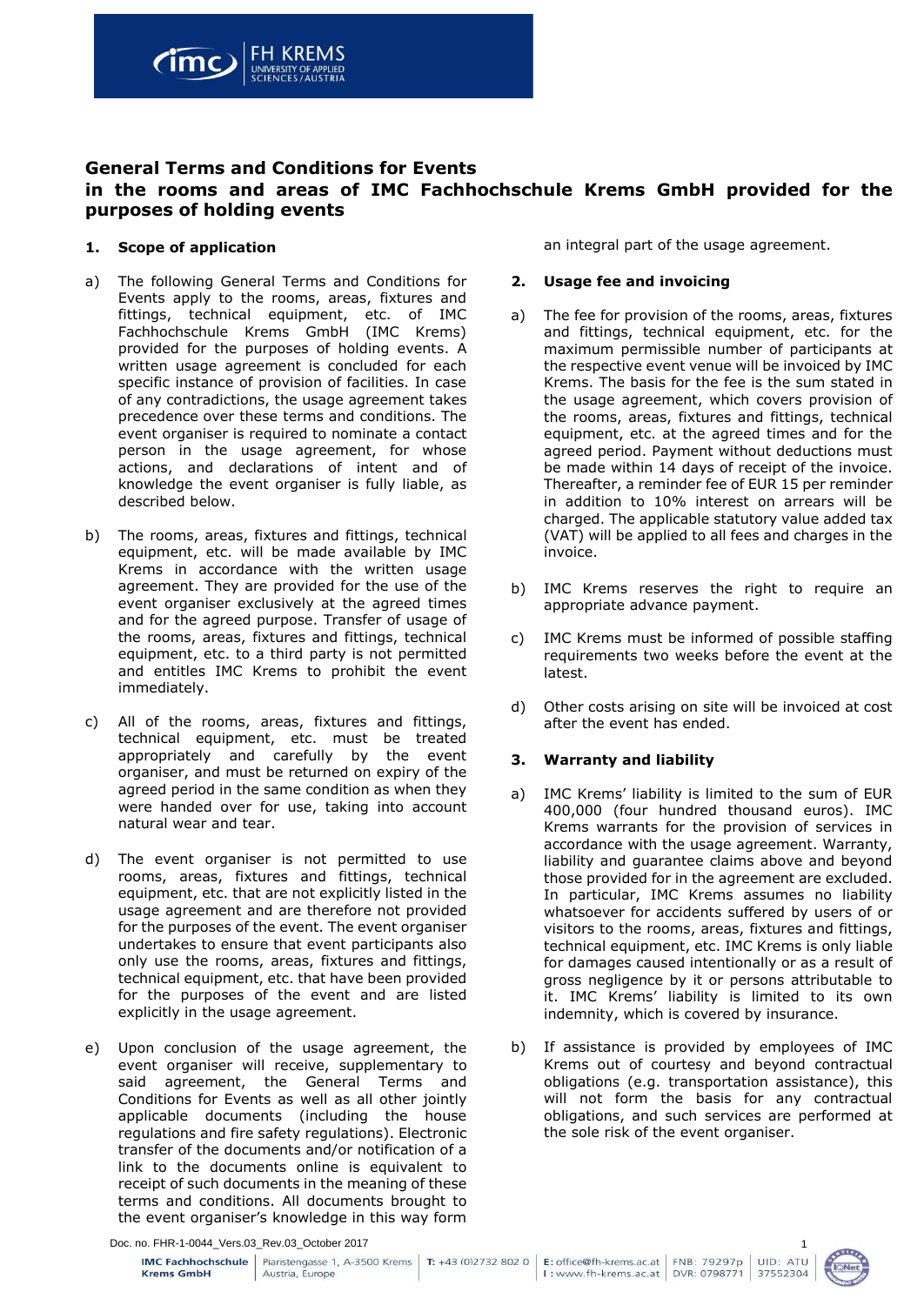

#### c) The event organiser is liable for all damages (including consequential damages) occurring in connection with preparation, set-up, execution, use and breakdown, and accidents occurring in the course of these activities that are caused by its own or vicarious fault, or by chance, in so far as the damage would not have occurred if the event had not taken place. The event organiser will indemnify and hold harmless IMC Krems against claims of any kind whatsoever brought by third parties in connection with staging the event. The same applies in respect of all expenses related to defending against such claims.

The same also applies in respect of all damages and possible call-outs of the emergency services, IMC Krems standby staff, or FM-Plus Facility Management GmbH für Wissenschaft + Kultur in NOE (responsible for facility management at Campus Krems).

The event organiser will, in particular, be liable within the limits of the law of fault-based and strict liability (even if IMC Krems is liable to third parties) for all injuries sustained at the event facilities, or at the entrances and exits to the facilities, by any visitor to the event, except in so far as the visitor in question is to blame for such injury. The event organiser is responsible for the safe use of the event venue and the entrances and exits during the event (monitoring and guiding visitors, etc.), and must inspect the venue and the entrances and exits with regard to this responsibility in good time prior to the commencement of the event. Any shortcomings must be recorded in writing (forming a snag list) and communicated to the staff responsible at IMC Krems without delay. Following countersignature of the snag list, IMC Krems will rectify the shortcomings as soon as possible. The event organiser is liable for all adverse consequences arising from the permitted and/or agreed attendance limit being exceeded, and will fully indemnify and hold harmless IMC Krems in this regard.

- d) The event organiser is responsible for compliance with IMC Krems' house regulations (Annex 2) for the proper execution of the event in the rooms and areas made available. The event organiser is also responsible for compliance with all conditions imposed by the authorities, as well as all applicable regulations for events of any kind, and will fully hold harmless and indemnify IMC Krems in this regard.
- e) IMC Krems assumes no liability for damage to or the theft of items brought onto the premises such as free-standing structures, technical equipment, etc., except in cases where damage or loss is caused by gross negligence or intent on the part of an IMC Krems employee.
- f) Multiple event organisers are jointly and severally liable for all liabilities.

g) The nominated authorised representative of the event organiser is responsible for ensuring calm and order during and after the event, as well as compliance with the *NÖ Veranstaltungsgesetz*  (Lower Austria Events Act) as amended and all legislation that relates to the event.

## **4. Official permits**

a) According to the notice of 30 March 2011 issued by Krems Municipal Council, events at the following hours and for the following numbers of people are approved in Wing G1 at Campus Krems:

## **07:00–22:00**

- Events on ground floor incl. foyer
- Events on the terrace

Approved capacities **Ground floor:** 600 persons in the event room 400 persons in the seminar rooms **Foyer:** 400 persons for standing receptions **Terrace:** 100 persons (simultaneously)

According to the notice of 26 July 2017 issued by Krems Municipal Council, events for a maximum number of 40 persons each are approved for the function rooms in the basement of the "Gozzoburg" and the "Wappensaal" on the first floor of the "Gozzoburg".

- b) The event organiser acknowledges the statutory provisions and official regulations relevant to the event, and is responsible for obtaining the necessary official permits (registrations) and special approvals (e.g. extension of event times) for the event. The event organiser bears the costs of executing official permits and reports. The event organiser will bear sole liability in case of non-compliance with statutory or official regulations.
- c) At the request of IMC Krems, the event organiser must at any time furnish proof that it has obtained the required permits and/or that the required reports have been made. If the event organiser is unable to furnish proof that this obligation has been fulfilled three days prior to the commencement of the event at the latest, IMC Krems will be entitled to prohibit the event and to withdraw from the related usage agreement.

## **5. Withdrawal by IMC Krems**

- a) IMC Krems is entitled to terminate the usage agreement by unilateral declaration at any time without notice, or to cancel an accepted order, if:
- (1) the event would jeopardise educational operations (in the sole judgement of IMC Krems), or
- (2) the maintenance of order and safety appears to be threatened or the event breaches statutory or official regulations, these terms and conditions or

Doc. no. FHR-1-0044\_Vers.03\_Rev.03\_October 2017

| <b>Krems GmbH</b> | <b>IMC Fachhochschule</b> Piaristengasse 1, A-3500 Krems <b>T:</b> +43 (0)2732 802 0 <b>E:</b> office@fh-krems.ac.at FNB: 79297p<br>Austria, Europe |  | I: www.fh-krems.ac.at   DVR: 0798771 |  |  |
|-------------------|-----------------------------------------------------------------------------------------------------------------------------------------------------|--|--------------------------------------|--|--|
|-------------------|-----------------------------------------------------------------------------------------------------------------------------------------------------|--|--------------------------------------|--|--|



2

UID: ATU 37552304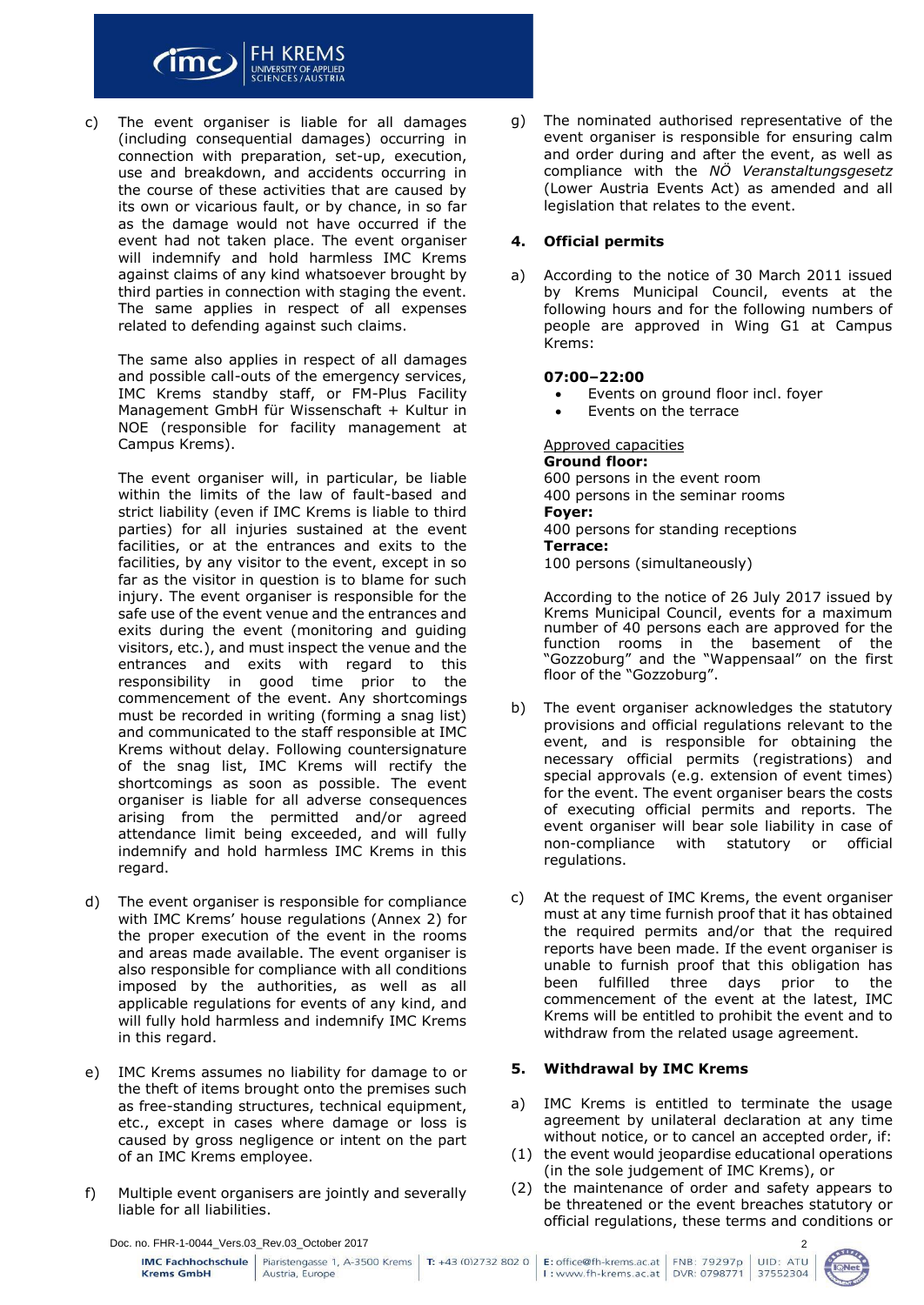

the house regulations (in the sole judgement of IMC Krems), or

- (3) the event was booked on the basis of misleading or false statements of material facts, or
- (4) there is no assurance that the event will be open to the public, although this is legally required, or
- (5) the event organiser is unable to furnish proof that all required official permits have been obtained and that all required reports have been made three days prior to the commencement of the event at the latest, or
- (6) the event appears to have the potential to endanger the reputation of IMC Krems as a public educational institution due to its content or organisations that are participating in or providing finance for the event (in the sole judgement of IMC Krems), or
- (7) insolvency proceedings are opened against the assets of the event organiser, or
- (8) the event organiser is in default of its financial obligations, or
- (9) a force majeure event occurs.
- b) The event organiser will not be entitled to claim compensation for damages in case of rightful withdrawal by IMC Krems.
- c) In case of rightful withdrawal, any usage fee already transferred, including staff costs – less documented expenses already incurred by IMC Krems – will be repaid to the event organiser.

## **6. Withdrawal by the event organiser**

- a) Express or implied withdrawal from the contract by the event organiser will result in an obligation to pay cancellation fees and to compensate IMC Krems for expenses incurred, as follows:
- Withdrawal at least 90 days before the event date: 25%
- Withdrawal up to 60 days before the event date: 50%
- Withdrawal up to 50 days before the event date: 75%
- Withdrawal less than 50 days before the event date: 100% of the contractual usage fee plus VAT. These cancellation fees are calculated on the basis of the total fee and are payable in full in all cases.

The notice period is determined on the basis of the date on which IMC Krems receives notification of withdrawal.

The event organiser is also obliged to compensate IMC Krems (and external contractors) for all costs incurred and to be incurred pursuant to the agreement.

b) All cancellations and/or any changes to bookings must be made in writing and will become valid upon return confirmation by IMC Krems.

## **7. Safety regulations**

- a) Decorative and advertising materials and other items may only be mounted or installed in their prescribed positions in consultation with the IMC Krems safety officer. Only materials classified as difficult to ignite, with low smoke formation and no drop formation in accordance with ÖNORM B3800 may be used for such equipment. Pursuant to ÖNORM B3825, in the case of furniture brought into the venue, the coverings including any upholstery, as well as any seating surfaces, seat shells, armrests/backrests and the like must be flame-retardant; class D wood and wood-based materials are permitted. Flammable liquids (e.g. gasoline, kerosene and the like) and flammable items of any kind may not be stored or used in event spaces. Only electric lighting may be used. However, stable candlesticks and candles with glass covers (depending on the type of candle) may be used following consultation with the lessor. In the event of a breach of these provisions, the event organiser will be liable for all resulting damages or losses incurred by IMC Krems (e.g. cleaning costs, repairs, etc.).
- b) All room entrances and exits, emergency exits, passageways, stairwells, fire doors and the like must be kept free from obstructions across their full width at all times. Circulation and escape routes must be of the statutory minimum width. Emergency lighting, firefighting equipment and fire alarms must not be covered or obstructed under any circumstances. The position of safety equipment is shown on the escape route plan on each floor. Smoking is not permitted in IMC Krems buildings. Ashtrays can be found at certain points outside the building; smoking is permitted in these areas. Under the *Tabakgesetz* (Tobacco Act), the event organiser is responsible for ensuring compliance with the ban on smoking.
- c) At every event, the event organiser is obliged to keep suitable basic medical equipment in flawless condition available for first aid, and where necessary to arrange first aiders and an emergency doctor. At the request of IMC Krems, a written safety, fire safety and rescue plan must be provided.
- d) In the event of a breach of these provisions, the event organiser is fully liable for any resulting losses or damages. Such breaches also entitle IMC Krems to prohibit the event and to withdraw from the related usage agreement.

Doc. no. FHR-1-0044\_Vers.03\_Rev.03\_October 2017

Piaristengasse 1, A-3500 Krems | T: +43 (0)2732 802 0 |



3

UID: ATU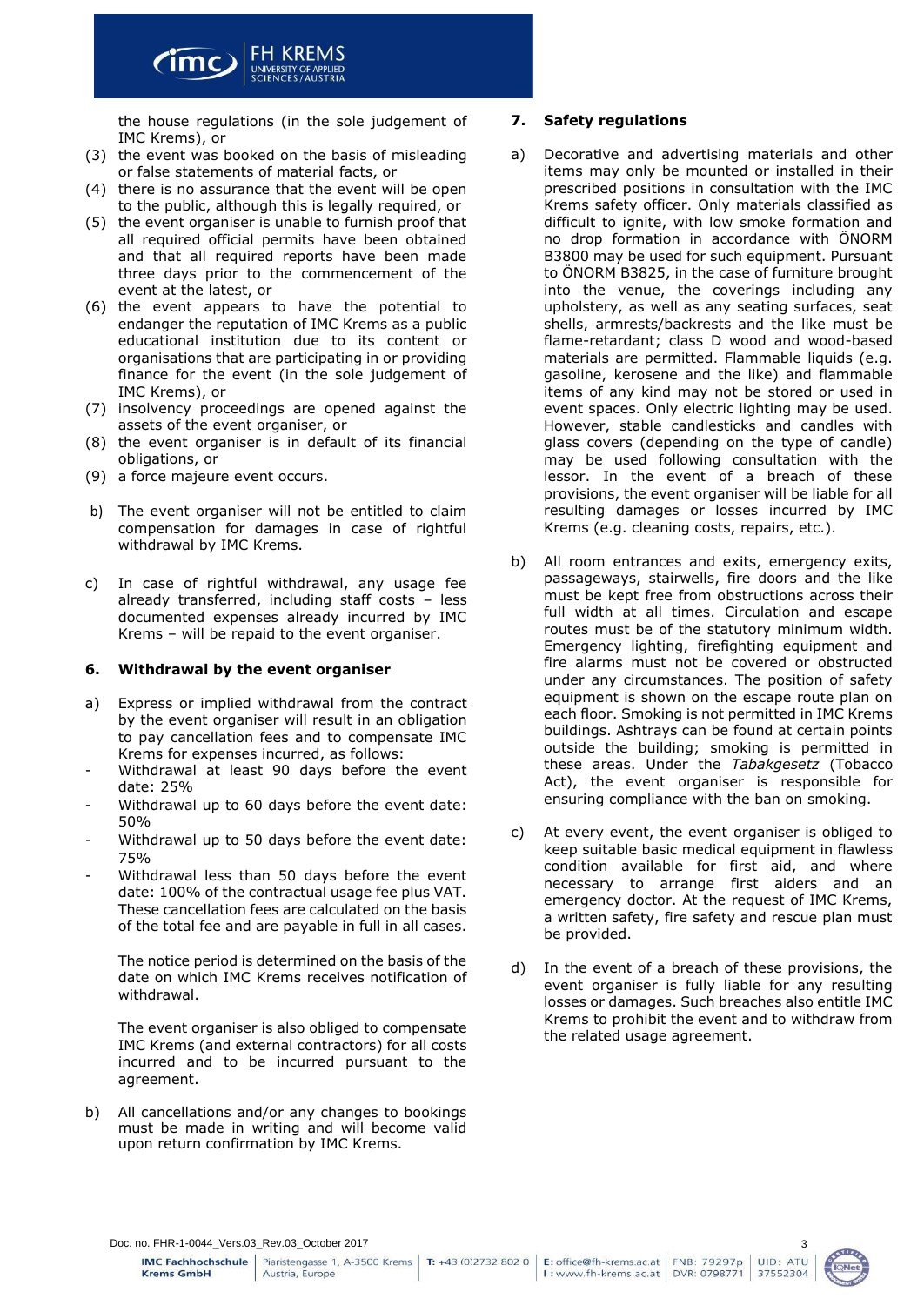

e) People carrying arms or any other items that may cause harm (e.g. firearms, knives and the like) to people or property may not attend events. The event organiser and the security staff arranged by the event organiser are responsible for ensuring compliance with this provision. Security staff must carry out checks at the beginning of the event to ensure compliance with this provision, and must exclude from the event any persons who breach the prohibition. IMC Krems staff on duty at the event are also entitled to carry out appropriate checks to ensure compliance with the ban on weapons (e.g. by checking bags and rucksacks) and to exclude any persons who contravene said ban.

#### **8. Terms of use**

a) The event organiser will inspect the hired premises upon taking possession to ensure that they are in an orderly condition, and will confirm that the technical and other facilities of the premises (furnishings, technical and other equipment, etc.) meet the requirements of the planned event. Complaints about any deviations from the agreement must be made immediately; any complaints made subsequently are excluded.

If changes in seating or equipment are required at short notice, such changes must be discussed with IMC Krems immediately to assess their practicability. Any additional costs incurred as a result must be borne by the event organiser. If changes are no longer possible at such short notice, this does not entitle the event organiser to a price reduction or to withdraw from the contract.

- b) Attention is expressly drawn to that fact that the event organiser is responsible for ensuring the smooth running of the event and for making all necessary arrangements to ensure that this is the case.
- c) The event organiser must treat the provided rooms, areas, fixtures and fittings, technical equipment, etc. with care and ensure that they are returned in the proper quantity and the same orderly condition at the end of the event in which they were provided beforehand.
- d) The event organiser must compensate IMC Krems in full for any loss or damage beyond normal wear and tear incurred during or as a result of use.
- e) All costs for cleaning and the return of all interior and exterior facilities, such as artworks, paths, ponds, green spaces, etc., to their original condition that arise in connection with a particular event must be borne by the event organiser and will be invoiced at cost by the commissioned companies.
- f) IMC Krems may commission the rectification of damage connected with a particular event immediately and without the event organiser's

approval. The event organiser must bear the costs for such rectification.

g) Capacity

The officially approved capacity must not be exceeded under any circumstances. The event organiser must use a counting system (ideally electronic) that constantly and clearly records the number of visitors. The authorities, IMC Krems or any regulatory body must be notified of the number of visitors at any given time upon request.

#### h) Local residents and teaching operations

The event premises are part of Campus Krems or other locations both adjacent to residential properties. Appropriate consideration must be taken of students, visitors, other event organisers in the building, and local residents. In particular, the event organiser must ensure that students, other persons in the building, and local residents are not exposed to any disproportionate nuisance (e.g. due to disproportionate smell, noise, light, vibrations, etc.). Special care must be taken to avoid disturbance at night-time. If musical performances, background music, loudspeaker announcements or the like are planned at an event, IMC Krems must in all cases be consulted in advance, and the interests of local residents and teaching operations must be taken into account.

The event organiser also undertakes to refrain from playing music outdoors and to ensure that local residents are not exposed to disproportionate acoustic/noise emissions resulting from loudspeaker announcements outdoors for the entire duration of the event, including during set-up and breakdown. The event organiser will be solely liable for any breaches of this obligation.

The event organiser must indemnify and hold harmless IMC Krems on all it's locations, the property owner, FM plus, all other tenants of Campus Krems and on all other IMC Krems locations against any claims from local residents arising as a result of or in connection with the event in question.

If a report is made to the police or a complaint is made, IMC Krems reserves the right to intervene and where appropriate terminate the event immediately. This does not entitle the event organiser to enforce claims for damages or claims of any other kind against IMC Krems.

i) Access and escape routes

The event organiser must ensure that persons with whom it does not have a contractual relationship are prohibited from accessing rooms of Campus Krems users or users of the other IMC Krems locations. The event organiser will be liable for any damages arising from a breach of this obligation.

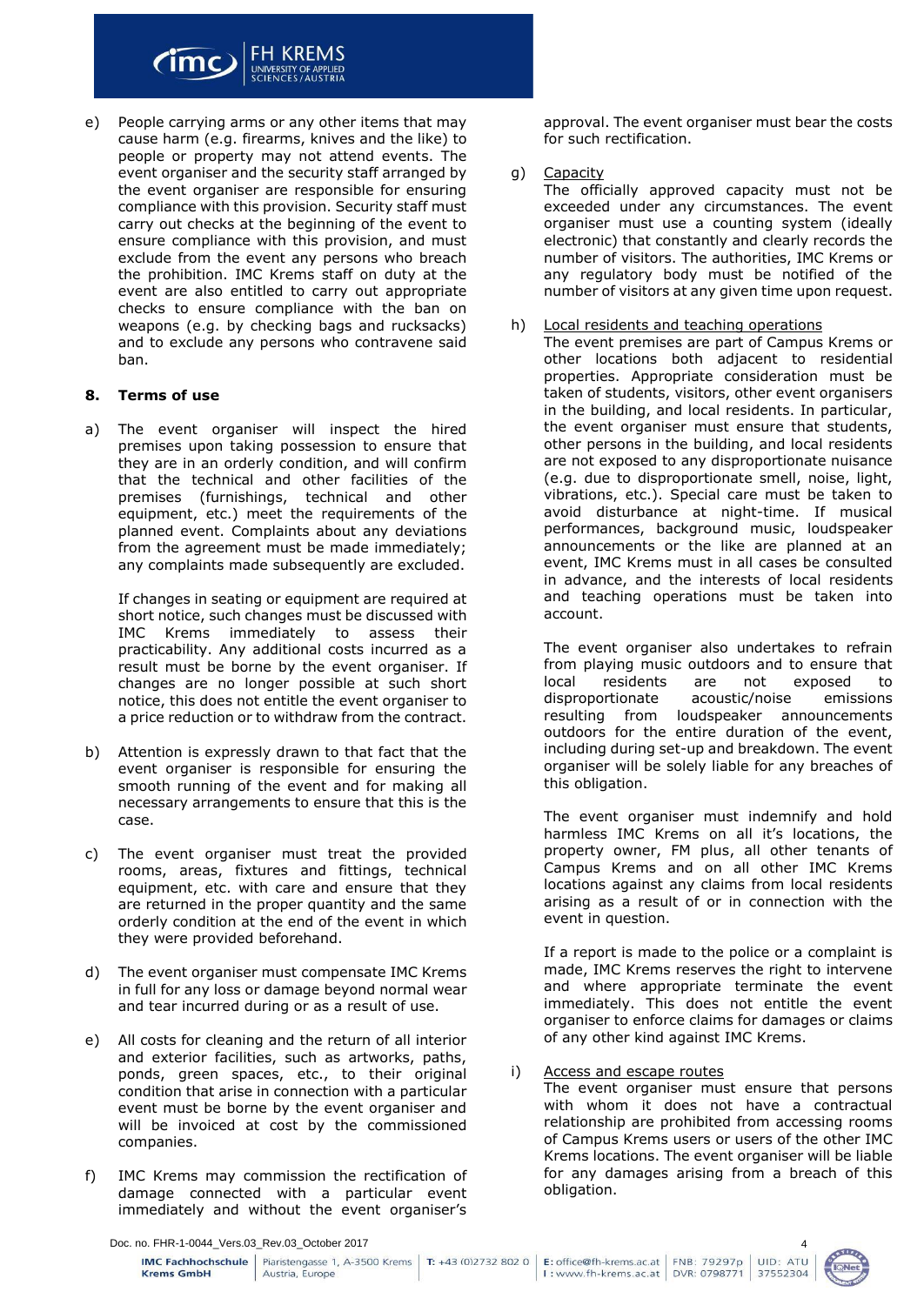

All circulation routes, exits, entrances and escape routes must be kept clear at all times. Exits must be kept clear as far as the street.

j) Duty of inspection

Facilities will be handed over to the event organiser in flawless condition. If in the course of fulfilling its duty of inspection the event organiser identifies damage to the building and/or equipment, this must be reported to IMC Krems in writing without delay. The start of set-up operations by the event organiser constitutes confirmation by the event organiser that the building and equipment are suitable and free from defects.

k) Instructions and fire safety

The event organiser must ensure compliance with the fire safety provisions of the applicable legislation, orders and directives, as well as other official regulations. The event organiser must appoint a fire safety officer. The instructions of the responsible IMC Krems staff must be followed at all times and without exception. The event organiser does not have the authority to issue instructions to IMC Krems employees.

Compliance with the annexes to the usage agreement – fire safety regulations (Annex 1), house regulations (Annex 2) and fire safety plan (Annex 3) – is obligatory.

IMC Krems must be informed immediately in the event of fire and of official inspections.

The costs incurred as a result of a false fire alarm will be charged on to the event organiser.

Persons in violation of the IMC Krems house regulations may be ejected from the hired property at any time.

In an emergency, or in the event of evacuation, all event participants must follow the instructions of the IMC Krems staff present immediately and without exception.

l) Spot checks

The event organiser undertakes to comply fully with the applicable statutory safety regulations and those of IMC Krems. IMC Krems reserves the right to check compliance with these regulations at any time, and to enter the event spaces at any time in order to carry out such checks. Necessary staff costs incurred in this respect must be borne by the event organiser.

## m) Use of the screens in the foyer

IMC Krems charges a fee for use of the screens in the foyer. The relevant data must be provided to IMC Krems at least one week before the event. The event organiser is responsible for the correctness of the content. IMC Krems accepts no liability for any technical or other problems.

## n) Waste disposal

IMC Krems is responsible for the disposal of waste generated in the course of the event, provided that the event organiser complies with the regulations on waste separation and waste management.

The event organiser is responsible for the disposal of hazardous and bulky waste generated during the event, and during set-up and breakdown. Empties, as well as waste containers organised by the event organiser, must be collected by the event organiser, or their collection arranged by the event organiser, within 24 hours of the end of the event.

If the event organiser fails to meet this obligation, or does not do so in good time, IMC Krems is entitled to invoice the event organiser for the resulting costs after they have been incurred.

## o) Levies

The event organiser must pay any taxes, fees, levies and copyright fees (e.g. to the Austrian Society of Authors, Composers and Music Publishers [AKM] and the like) connected with the event properly and in good time.

## p) Insurance

The event organiser must take out insurance with reasonable coverage, as required for the staging of the event (e.g. accident and third party liability insurance, etc.), and upon demand provide IMC Krems with written proof of such prior to the event.

q) Items brought onto the premises, structures The event organiser undertakes to notify and obtain the approval of IMC Krems for any planned structures (exhibition stands, decorations, installations, etc.) at least two weeks before the start of the event.

The type, as well as the time of delivery and setup must be agreed with IMC Krems in advance.

The provided rooms, areas, fixtures and fittings, technical equipment, etc. must not be damaged. Structures must be set up by qualified personnel in compliance with all fire safety regulations and regulations of the event approval authorities (e.g. regarding escape routes, materials, etc.). The event organiser must bear all costs related to construction and dismantling.

Particular care must be taken to ensure walls are not damaged by the use of nails, adhesive tape, etc. Pyrotechnic and smoke effects and the like are not permitted. Throughout the property, when setting up items or tables that may cause damage to floors owing to their weight or nature, appropriate precautions must be taken and suitable underlays used. Metal elements must not come into direct contact with floors. Protective floor coverings must be used in all catering areas.

Doc. no. FHR-1-0044\_Vers.03\_Rev.03\_October 2017

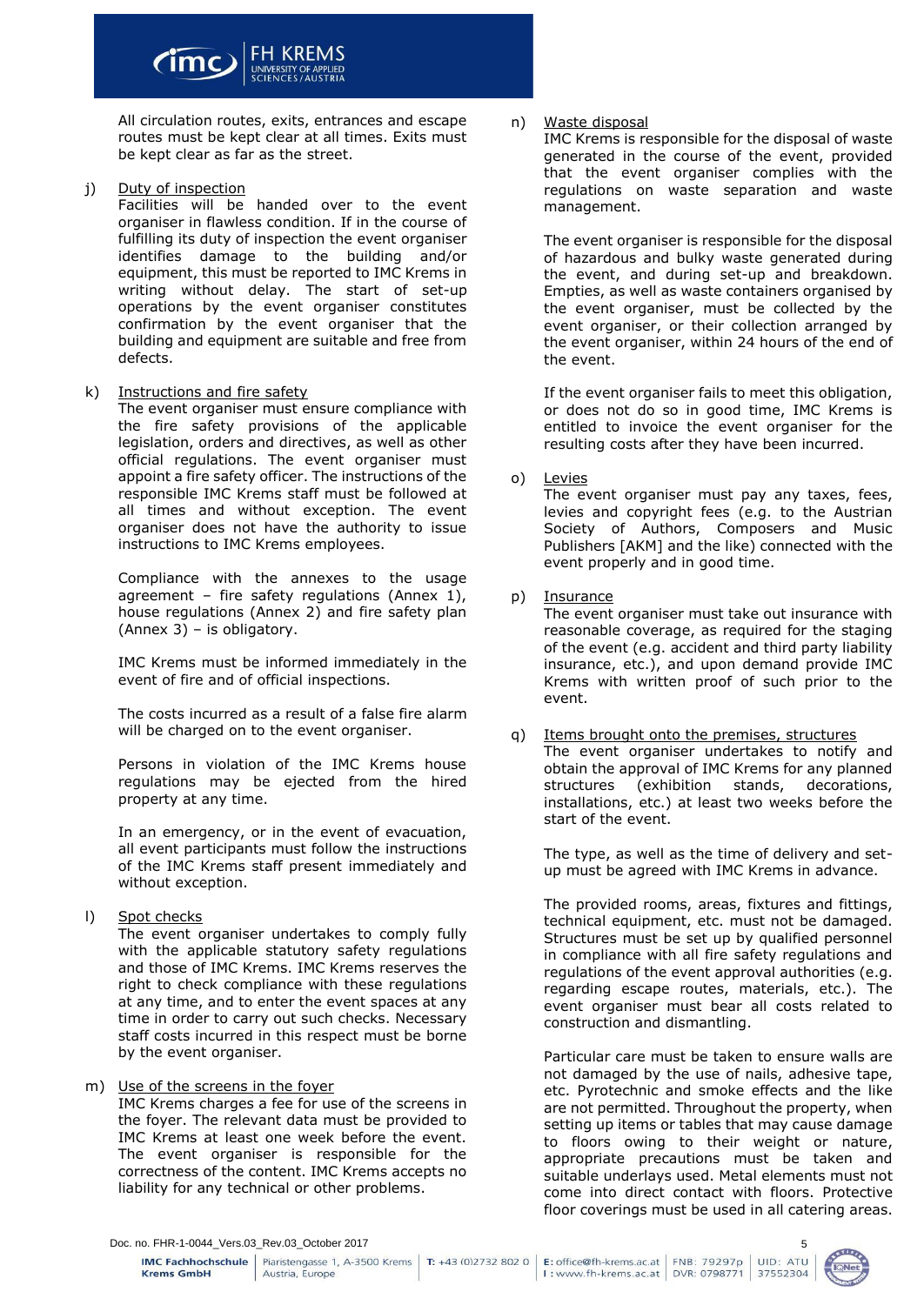

In the event of violations and consequent damage to the interior or exterior of the hired property, IMC Krems reserves the right to arrange rectification of such damage at the event organiser's expense. The event organiser bears the cost of removing all decorations, installations, uncollected items and the like. In the event that IMC Krems is required to perform such removal, the related costs will be invoiced to the event organiser.

r) Items brought to the event and valuables

IMC Krems accepts no liability whatsoever for the loss of or damage to equipment, other items and valuables brought to or left at the venue by the event organiser or its contractors, or participants or visitors. This also applies to instances of theft.

Attention is expressly drawn to the fact that the cloakrooms are unattended and publicly accessible. IMC Krems does not provide cloakroom services and is not obliged to monitor the cloakrooms. These do not form part of the usage agreement for the provision of rooms, areas, fixtures and fittings, technical equipment, etc.

s) Technical faults

IMC Krems regularly services its technical equipment, in particular audio-visual devices. IMC Krems does not provide any guarantee or warranty, or assume liability in respect of technical faults, disruptions of operations or disruptions of energy or water supply.

t) Parking

IMC Krems does not guarantee the provision of parking spaces for visitors to a particular event. The event organiser must ensure that all traffic on the site is restricted to the permitted areas and that the regulations at Campus Krems and at the other IMC Krems locations, including with regard to fire service access, are complied with. Direct vehicle access to the building for event organisers and guests is prohibited. If temporary access is required, e.g. for VIPs or exhibitors, this must be agreed with IMC Krems in advance. There is no legal entitlement of any kind to such special access rights.

In order to ensure smooth logistics processes, the event organiser must make suitable arrangements at its own expense and responsibility, in particular the provision of sufficient security personnel.

u) Presence/availability

For the entire period of use, the event organiser must ensure that it or an authorised representative, whose name must be provided to IMC Krems, is present and available at all times. In the event of non-availability, IMC Krems is entitled to arrange appropriate measures at the event organiser's risk and expense.

The authorised representative is deemed authorised to accept instructions from public authorities as well as other objections and declarations, including from IMC Krems and/or the owner and its representatives, that are binding on the event organiser. This also includes authorisation required by IMC Krems in relation to instructions that give rise to additional expenses for the event organiser in excess of the original order value.

In the case of additional use of the services specified and agreed in the usage agreement with regard to duration and scope, the fee will be calculated on the basis of the actual use of services and increased proportionally.

v) Compliance with event times

Strict compliance with the agreed event times is obligatory. If the agreed event times are exceeded, the costs for the additional time will be charged on to the event organiser. For organisational reasons, in the event of noncompliance, IMC Krems staff are authorised to intervene and end the event after expiry of the agreed event time.

w) Obligation to clear the venue

The provided rooms, areas, fixtures and fittings, technical equipment, etc. must be returned in an orderly condition by the time specified in the usage agreement.

If the event organiser plans to use the hired facilities or ancillary services for longer than agreed, proof must be provided that the necessary official permits have been obtained and the prior written permission of IMC Krems must be obtained. The costs incurred as a result of the extended period of use will be invoiced to the event organiser accordingly. If a breach of the event organiser's obligation to clear the venue affects or results in delays to previously agreed usage of the venue by a third party, the event organiser undertakes to indemnify and hold harmless IMC Krems against any damages arising as a result, and assumes full liability for any additional costs incurred by IMC Krems or third parties.

In the event of a breach of the obligation to clear the venue, the event organiser must also bear the costs of the venue being properly cleared.

x) Repairs and repair costs

Repair costs incurred as a result of damage to the building caused by the event organiser, its employees, contractors and visitors will be invoiced separately to the event organiser and are payable by the event organiser to IMC Krems. All repairs becoming necessary will be commissioned and carried out exclusively by IMC Krems.

Doc. no. FHR-1-0044\_Vers.03\_Rev.03\_October 2017

**IMC Fachhochschule** | Piaristengasse 1, A-3500 Krems | T: +43 (0)2732 802 0 |



6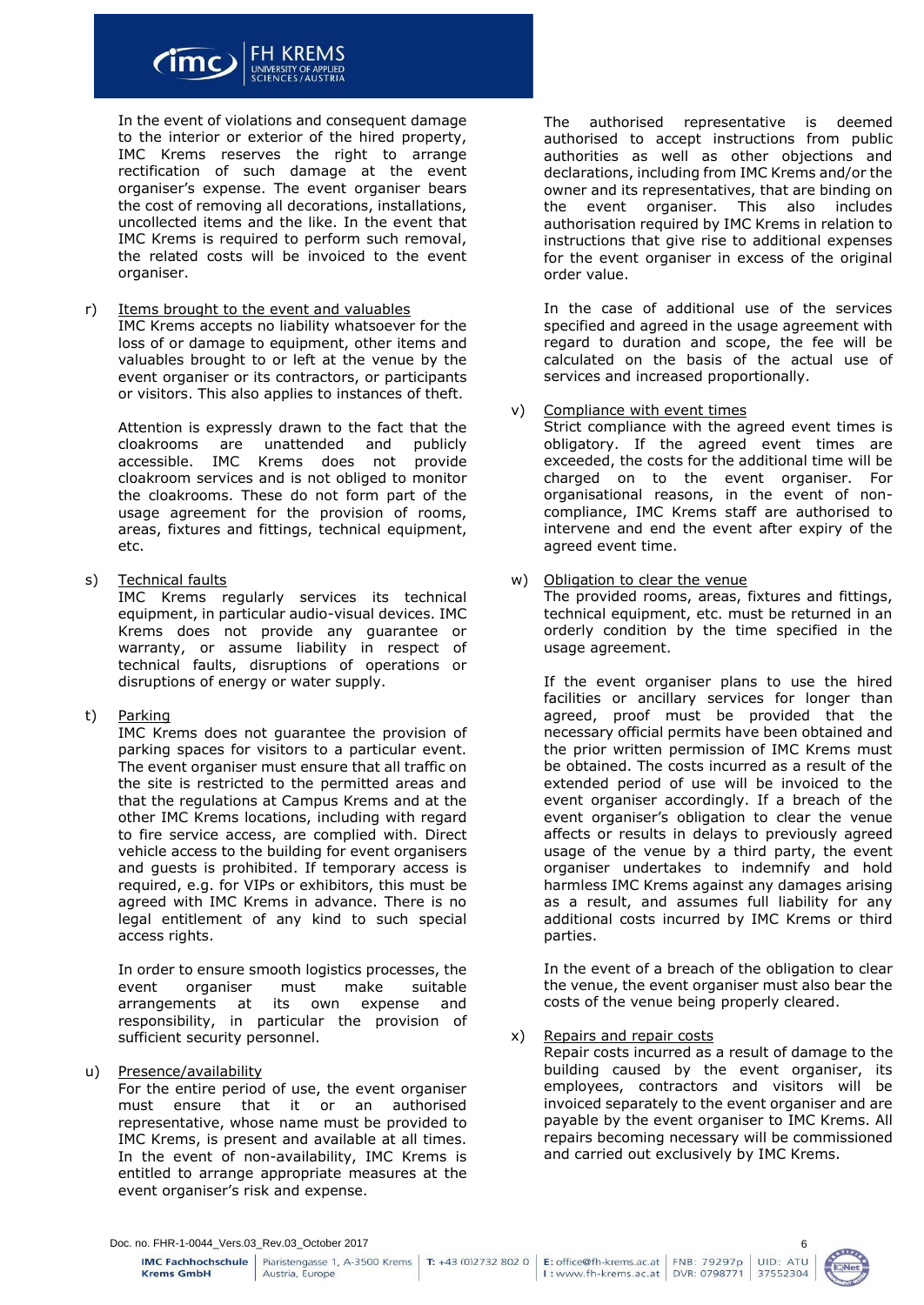

- y) Advertising, production and distribution of printed materials and promotional materials of all kinds In all cases, any form of advertising in the facilities and the grounds of IMC Krems requires the approval of IMC Krems. The advertising material used must be submitted to IMC Krems prior to publication. IMC Krems is entitled to reject the planned publication, in particular when this threatens to affect the reasonable interests of IMC Krems. The event organiser's name or company name must appear on printed materials, posters, tickets, invitations, etc. in order to indicate that a legal relationship exists between event visitors and the event organiser, but not between visitors or third parties and IMC Krems.
- z) Photographs

The event organiser is entitled to take photographs of the event for its own purposes or for use in general press releases. The publication of photographs that may harm the reputation of IMC Krems is not permitted.

IMC Krems is entitled to take photographs and make video recordings of the event and the event participants, and to use these free of charge for its own marketing purposes in consultation with the event organiser.

- aa) Films, videos and sound recordings The production of film and video recordings, recordings on sound recording media, and radio and TV recordings requires the prior written approval of IMC Krems.
- bb) Consent to publication in the event calendar The event organiser consents to the inclusion of the event staged at IMC Krems in the IMC Krems event calendar, which is published online, and in other listings, unless the event organiser revokes its consent within 14 days of conclusion of the usage agreement. At the request of the event organiser, a link to the event organiser's website can be included in the listing of the event in the event calendar.
- cc) Lower Austria Events Act Events subject to the Lower Austria Events Act will only be permitted if the event organiser registers the event with the relevant authority (Office of Public Safety and Order, Krems Municipal Council) and obtains the necessary permits. The event organiser is responsible for fulfilling all of the conditions attached to such permits. IMC Krems is entitled to inspect the relevant documents upon its request.

#### **9. External contractors**

- a) The engagement of third parties (hereinafter also referred to as external contractors) by the event organiser requires the approval of IMC Krems. IMC Krems has the right to reject external contractors which it deems to be unsuitable for provision of the services in question. In such cases, such firms may not carry out work. The event organiser must ensure that any external contractors are aware of these terms and conditions and that external contractors conform with the regulations contained herein.
- b) Sound, lighting and technical equipment Sound and lighting is the sole responsibility of IMC Krems. If the equipment and facilities provided are insufficient, the event organiser must hire additional equipment as required. Such equipment may only be hired from companies authorised by IMC Krems; the event organiser is notified of such companies in the usage agreement. In this regard, the event organiser must conclude a separate agreement with one of the specified companies. The event organiser must contact said company and settle said company's invoice directly.
- c) Catering services

Catering services in the hired facilities are provided exclusively by catering companies authorised by IMC Krems; the event organiser is notified of such companies in the usage agreement. In this regard, the event organiser must conclude a separate agreement with one of the specified companies. The serving of food and beverages brought to the event, or the serving of food and beverages by other individuals or organisations is not permitted.

Organisational requirements for any catering services arranged by the event organiser must be agreed with the authorised employees of IMC Krems.

d) Security

In the event that the event organiser commissions a security company to provide support, IMC Krems must be consulted beforehand (i.e. before the company is commissioned). The services to be provided by the security company before, during and after the event must be agreed in advance with the IMC Krems safety officer. In all events, the instructions of the IMC Krems safety officer must be followed without exception.

## **10. Miscellaneous**

a) The event organiser undertakes to comply with IMC Krems' house regulations (Annex 1) and by signing the usage agreement confirms that it has read and understood them.

**IMC Fachhochschule Krems GmbH** 

Austria, Europe

Piaristengasse 1, A-3500 Krems | T: +43 (0)2732 802 0 |



7

UID: ATU